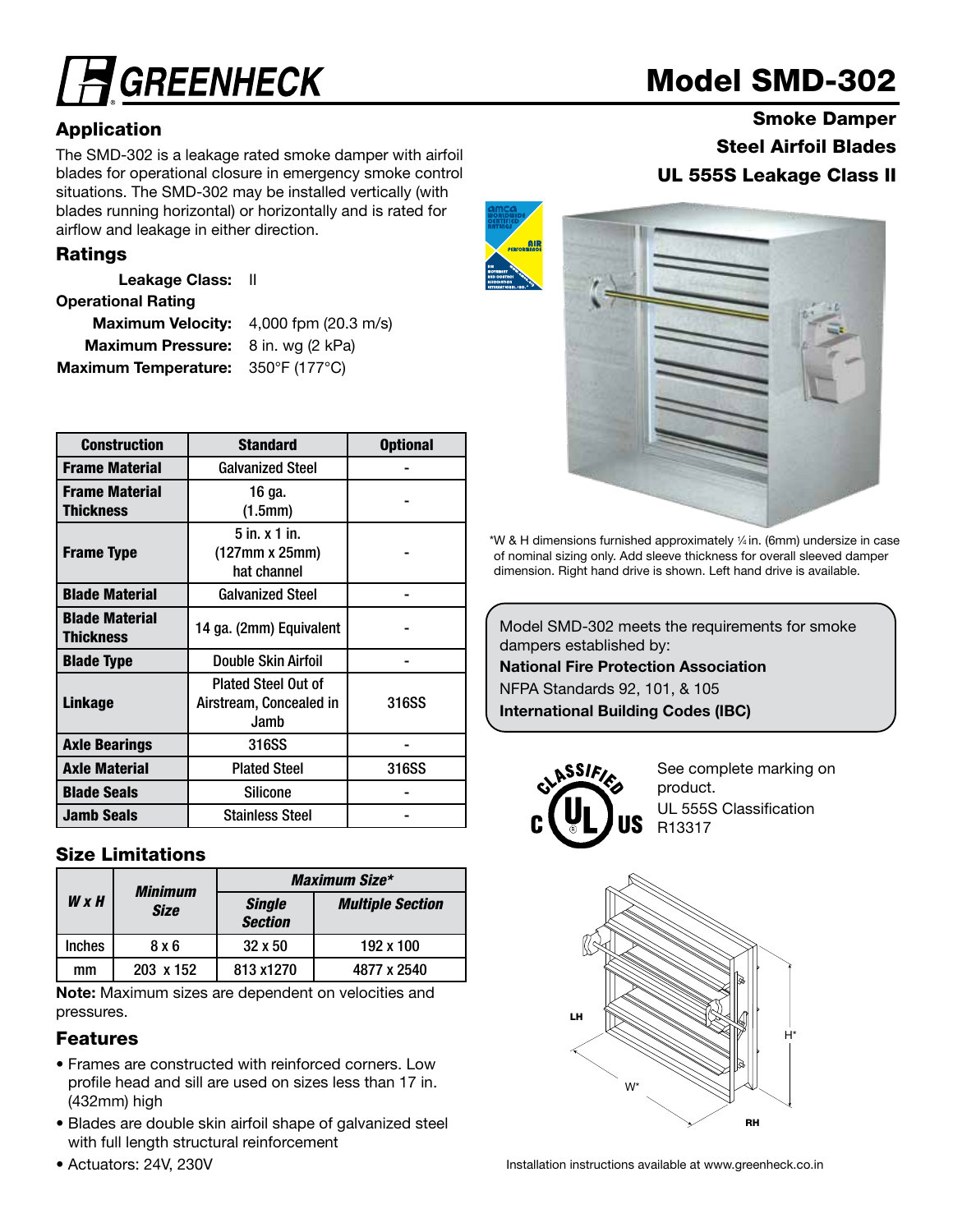### Options for SMD-302:

- Factory mounted accessories:
	- TDF Flange
	- Quick Connect breakaway connections
	- POC Retaining angles
	- S & Drive connections
- OCI (Open Closed Indication Switches)
- Transitions: R

## Pressure Drop Data

This pressure drop testing was conducted in accordance with AMCA Standard 500-D using the three configurations shown. All data has been corrected to represent standard air at a density of .075 lb/ft<sup>3</sup> (1.201 kg/m<sup>3</sup>).

Actual pressure drop found in any HVAC system is a combination of many factors. This pressure drop information along with an analysis of other system influences should be used to estimate actual pressure losses for a damper installed in a given HVAC system.

#### AMCA Test Figures

Figure 5.3 Illustrates a fully ducted damper. This configuration has the lowest pressure drop of the three test configurations because entrance and exit losses are minimized by straight duct runs upstream and downstream of the damper.

Figure 5.2 Illustrates a ducted damper exhausting air into an open area. This configuration has a lower pressure drop than Figure 5.5 because entrance losses are minimized by a straight duct run upstream of the damper.

Figure 5.5 Illustrates a plenum mounted damper. This configuration has the highest pressure drop because of extremely high entrance and exit losses due to the sudden changes of area in the system.



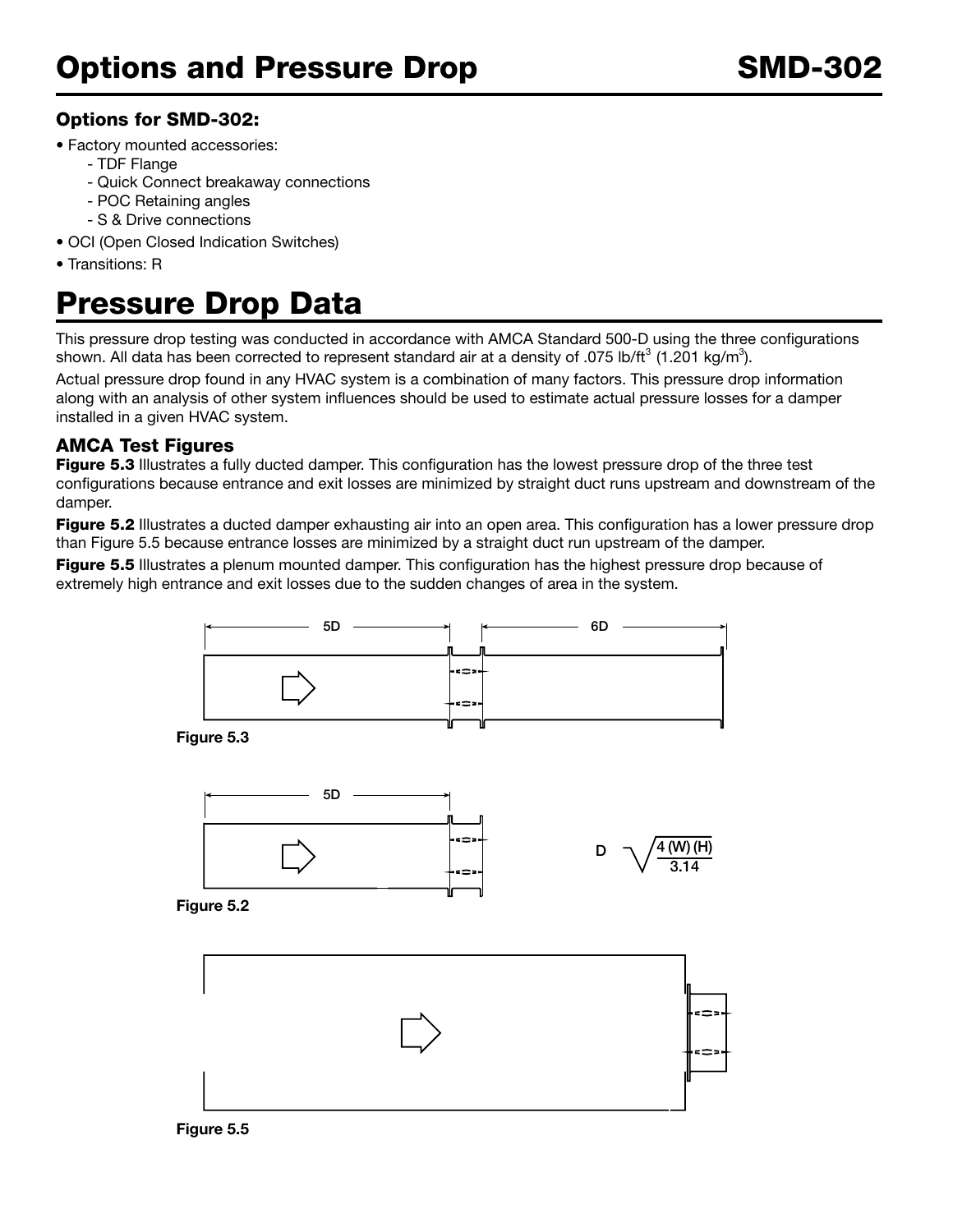## Pressure Drop Data SMD-302

#### AMCA Figure 5.2



| n. (305mm x 305mm)   |  |
|----------------------|--|
| <b>Pressure Drop</b> |  |
| (in.wg)              |  |
| 0.03                 |  |
| 0.11                 |  |
| 0.24                 |  |
| 0.42                 |  |
| 0.66                 |  |
| 0.95                 |  |
| 1.30                 |  |
| 170                  |  |

|                 | 24 in. x 24 in. (610mm x 610mm) |  |
|-----------------|---------------------------------|--|
| <b>Velocity</b> | <b>Pressure Drop</b>            |  |
| (fpm)           | $(in.$ wg $)$                   |  |
| 500             | 0.01                            |  |
| 1000            | 0.06                            |  |
| 1500            | 0.12                            |  |
| 2000            | 0.22                            |  |
| 2500            | 0.34                            |  |
| 3000            | 0.49                            |  |
| 3500            | 0.67                            |  |
| 4000            | 0.87                            |  |

|         | II. A TZ III. (JUJIIIIII A JUJIIIIII) |                 | 4 TH. A 4 TH. (U I VIIIIII A U I VIIIIII) |                 | JUIII. A JU III. (19 HIIIIII A 19 HIIIIII) |                 | 12111. A 40 111. (JUJIIIIII A 12 I JIIIIII) | 40 III. A IZ III. (IZ IVIIIIII A |          |
|---------|---------------------------------------|-----------------|-------------------------------------------|-----------------|--------------------------------------------|-----------------|---------------------------------------------|----------------------------------|----------|
| elocity | <b>Pressure Drop</b>                  | <b>Velocity</b> | <b>Pressure Drop</b>                      | <b>Velocity</b> | <b>Pressure Drop</b>                       | <b>Velocity</b> | <b>Pressure Drop</b>                        | <b>Velocity</b>                  | Pressure |
| (fpm)   | (in.wg)                               | (fpm)           | (in. <i>wg</i> )                          | (fpm)           | (in. wg)                                   | (fpm)           | (in. <i>wg</i> )                            | (fpm)                            | $(in.$ w |
| 500     | 0.03                                  | 500             | 0.01                                      | 500             | 0.01                                       | 500             | 0.01                                        | 500                              | 0.02     |
| 1000    | 0.11                                  | 1000            | 0.06                                      | 1000            | 0.05                                       | 1000            | 0.05                                        | 1000                             | 0.08     |
| 1500    | 0.24                                  | 1500            | 0.12                                      | 1500            | 0.12                                       | 1500            | 0.12                                        | 1500                             | 0.18     |
| 2000    | 0.42                                  | 2000            | 0.22                                      | 2000            | 0.21                                       | 2000            | 0.21                                        | 2000                             | 0.33     |
| 2500    | 0.66                                  | 2500            | 0.34                                      | 2500            | 0.32                                       | 2500            | 0.33                                        | 2500                             | 0.51     |
| 3000    | 0.95                                  | 3000            | 0.49                                      | 3000            | 0.47                                       | 3000            | 0.48                                        | 3000                             | 0.74     |
| 3500    | 1.30                                  | 3500            | 0.67                                      | 3500            | 0.63                                       | 3500            | 0.65                                        | 3500                             | 1.00     |
| 4000    | 1.70                                  | 4000            | 0.87                                      | 4000            | 0.83                                       | 4000            | 0.85                                        | 4000                             | 1.31     |
|         |                                       |                 |                                           |                 |                                            |                 |                                             |                                  |          |

|                          | 12 in. x 12 in. (305mm x 305mm) |                          | 24 in. x 24 in. (610mm x 610mm)  |                          | 36in. x 36 in. (914mm x 914mm)  |                          | 12in. X 48 in. (305mm x 1219mm) |                          | 48 in. x 12 in. (1219mm x 305mm) |
|--------------------------|---------------------------------|--------------------------|----------------------------------|--------------------------|---------------------------------|--------------------------|---------------------------------|--------------------------|----------------------------------|
| <b>Velocity</b><br>(fpm) | <b>Pressure Drop</b><br>(in.wg) | <b>Velocity</b><br>(fpm) | <b>Pressure Drop</b><br>(in. wg) | <b>Velocity</b><br>(fpm) | <b>Pressure Drop</b><br>(in.wg) | <b>Velocity</b><br>(fpm) | <b>Pressure Drop</b><br>(in.wg) | <b>Velocity</b><br>(fpm) | <b>Pressure Drop</b><br>(in. wg) |
| 500                      | 0.03                            | 500                      | 0.01                             | 500                      | 0.01                            | 500                      | 0.01                            | 500                      | 0.02                             |
| 1000                     | 0.11                            | 1000                     | 0.06                             | 1000                     | 0.05                            | 1000                     | 0.05                            | 1000                     | 0.08                             |
| 1500                     | 0.24                            | 1500                     | 0.12                             | 1500                     | 0.12                            | 1500                     | 0.12                            | 1500                     | 0.18                             |
| 2000                     | 0.42                            | 2000                     | 0.22                             | 2000                     | 0.21                            | 2000                     | 0.21                            | 2000                     | 0.33                             |
| 2500                     | 0.66                            | 2500                     | 0.34                             | 2500                     | 0.32                            | 2500                     | 0.33                            | 2500                     | 0.51                             |
| 3000                     | 0.95                            | 3000                     | 0.49                             | 3000                     | 0.47                            | 3000                     | 0.48                            | 3000                     | 0.74                             |
| 3500                     | 1.30                            | 3500                     | 0.67                             | 3500                     | 0.63                            | 3500                     | 0.65                            | 3500                     | 1.00                             |
| 4000                     | 1.70                            | 4000                     | 0.87                             | 4000                     | 0.83                            | 4000                     | 0.85                            | 4000                     | 1.31                             |

| Velocity<br>(fpm) | <b>Pressure Drop</b><br>$(in.$ wg $)$ |
|-------------------|---------------------------------------|
| 500               | 0.02                                  |
| 1000              | 0.08                                  |
| 1500              | 0.18                                  |
| 2000              | 0.33                                  |
| 2500              | 0.51                                  |
| 3000              | 0.74                                  |
| 3500              | 1.00                                  |
| 4000              | 1.31                                  |

#### AMCA Figure 5.3



| 12 in. x 12 in. (305mm x 305mm) |                                          |  |  |  |  |  |
|---------------------------------|------------------------------------------|--|--|--|--|--|
| Velocity (fpm)                  | <b>Pressure Drop</b><br>(in. <i>wg</i> ) |  |  |  |  |  |
| 500                             | 0.01                                     |  |  |  |  |  |
| 1000                            | 0.06                                     |  |  |  |  |  |
| 1500                            | 0.13                                     |  |  |  |  |  |
| 2000                            | 0.23                                     |  |  |  |  |  |
| 2500                            | 0.37                                     |  |  |  |  |  |
| 3000                            | 0.53                                     |  |  |  |  |  |
| 3500                            | 0.73                                     |  |  |  |  |  |
| 4000                            | 0.95                                     |  |  |  |  |  |

# **(in. wg) Velocity (fpm) Pressure Drop**   $(in. wg)$

| city (fpm) | <b>Pressure Drop</b><br>(in. <i>wg</i> ) | Velocity (fpm) | <b>Pressure Drop</b><br>(in. <i>wg</i> ) | Velocity (fpm) | <b>Pressure Drop</b><br>(in.wg) | Velocity (fpm) | <b>Pressure Drop</b><br>(in. <i>wg</i> ) | Velocity (fpm) | Pressure<br>(in. v |
|------------|------------------------------------------|----------------|------------------------------------------|----------------|---------------------------------|----------------|------------------------------------------|----------------|--------------------|
| 500        | 0.01                                     | 500            | 0.01                                     | 500            | 0.01                            | 500            | 0.01                                     | 500            | 0.01               |
| 1000       | 0.06                                     | 1000           | 0.02                                     | 1000           | 0.02                            | 1000           | 0.03                                     | 1000           | 0.04               |
| 1500       | 0.13                                     | 1500           | 0.06                                     | 1500           | 0.05                            | 1500           | 0.06                                     | 1500           | 0.10               |
| 2000       | 0.23                                     | 2000           | 0.10                                     | 2000           | 0.09                            | 2000           | 0.11                                     | 2000           | 0.18               |
| 2500       | 0.37                                     | 2500           | 0.16                                     | 2500           | 0.14                            | 2500           | 0.18                                     | 2500           | 0.29               |
| 3000       | 0.53                                     | 3000           | 0.23                                     | 3000           | 0.21                            | 3000           | 0.25                                     | 3000           | 0.42               |
| 3500       | 0.73                                     | 3500           | 0.32                                     | 3500           | 0.29                            | 3500           | 0.34                                     | 3500           | 0.57               |
| 4000       | 0.95                                     | 4000           | 0.42                                     | 4000           | 0.38                            | 4000           | 0.45                                     | 4000           | 0.74               |

|                | IZIII. A 40 III. (JUJIIIIII X IZ IVIIIIII) | 40 III. X I |
|----------------|--------------------------------------------|-------------|
| Velocity (fpm) | <b>Pressure Drop</b><br>$(in.$ wg $)$      | Velocity    |
| 500            | 0.01                                       | 50          |
| 1000           | 0.03                                       | 10          |
| 1500           | 0.06                                       | 15          |
| 2000           | 0.11                                       | 20          |
| 2500           | 0.18                                       | 250         |
| 3000           | 0.25                                       | 30          |
| 3500           | 0.34                                       | 35          |
| 4000           | 0.45                                       | 40          |

12 in. x 12 in. (305mm x 305mm) 24 in. x 24 in. (610mm x 610mm) 36in. x 36 in. (914mm x 914mm) 12in. X 48 in. (305mm x 1219mm) 48 in. x 12 in. (1219mm x 305mm)

| <b>Velocity (fpm)</b> | <b>Pressure Drop</b><br>(in. <i>wg</i> ) |
|-----------------------|------------------------------------------|
| 500                   | 0.01                                     |
| 1000                  | 0.04                                     |
| 1500                  | 0.10                                     |
| 2000                  | 0.18                                     |
| 2500                  | 0.29                                     |
| 3000                  | 0.42                                     |
| 3500                  | 0.57                                     |
| 4000                  | 0.74                                     |



AMCA Figure 5.5

| Velocity<br>(fpm) | <b>Pressure Drop</b><br>$(in.$ wg $)$ |
|-------------------|---------------------------------------|
| 500               | 0.04                                  |
| 1000              | 0.18                                  |
| 1500              | 0.42                                  |
| 2000              | 0.75                                  |
| 2500              | 1.17                                  |
| 3000              | 1.68                                  |
| 3500              | 2.29                                  |
| 4000              | 2.09                                  |

#### 12 in. x 12 in. (305mm x 305mm) 24 in. x 24 in. (610mm x 610mm) 36in. x 36 in. (914mm x 914mm) 12in. X 48 in. (305mm x 1219mm) 48 in. x 12 in. (1219mm x 305mm)

| Velocity<br>(fpm) | <b>Pressure Drop</b><br>$(in.$ wg $)$ |
|-------------------|---------------------------------------|
| 500               | 0.03                                  |
| 1000              | 0.13                                  |
| 1500              | 0.29                                  |
| 2000              | 0.52                                  |
| 2500              | 0.81                                  |
| 3000              | 1.17                                  |
| 3500              | 1.60                                  |
| 4000              | 2.14                                  |
|                   |                                       |

| <b>Pressure Drop</b><br>(in. <i>wg</i> ) | <b>Velocity</b><br>(fpm) | <b>Pressure Drop</b><br>(in.wg) | <b>Velocity</b><br>(fpm) | <b>Pressure Drop</b><br>(in.wg) | <b>Velocity</b><br>(fpm) | <b>Pressure Drop</b><br>(in. <i>wg</i> ) | <b>Velocity</b><br>(fpm) | Pressure<br>$(in.$ W |
|------------------------------------------|--------------------------|---------------------------------|--------------------------|---------------------------------|--------------------------|------------------------------------------|--------------------------|----------------------|
| 0.04                                     | 500                      | 0.03                            | 500                      | 0.03                            | 500                      | 0.03                                     | 500                      | 0.03                 |
| 0.18                                     | 1000                     | 0.13                            | 1000                     | 0.12                            | 1000                     | 0.12                                     | 1000                     | 0.14                 |
| 0.42                                     | 1500                     | 0.29                            | 1500                     | 0.27                            | 1500                     | 0.27                                     | 1500                     | 0.32                 |
| 0.75                                     | 2000                     | 0.52                            | 2000                     | 0.48                            | 2000                     | 0.49                                     | 2000                     | 0.57                 |
| .17                                      | 2500                     | 0.81                            | 2500                     | 0.75                            | 2500                     | 0.77                                     | 2500                     | 0.89                 |
| 1.68                                     | 3000                     | 1.17                            | 3000                     | 1.08                            | 3000                     | 1.11                                     | 3000                     | 1.28                 |
| 2.29                                     | 3500                     | 1.60                            | 3500                     | 1.48                            | 3500                     | 1.51                                     | 3500                     | 1.75                 |
| 2.09                                     | 4000                     | 2.14                            | 4000                     | 1.93                            | 4000                     | 1.97                                     | 4000                     | 2.29                 |
|                                          |                          |                                 |                          |                                 |                          |                                          |                          |                      |

| <b>Velocity</b><br>(fpm) | <b>Pressure Drop</b><br>$(in.$ wg $)$ |
|--------------------------|---------------------------------------|
| 500                      | 0.03                                  |
| 1000                     | 0.12                                  |
| 1500                     | 0.27                                  |
| 2000                     | 0.49                                  |
| 2500                     | 0.77                                  |
| 3000                     | 1.11                                  |
| 3500                     | 1.51                                  |
| 4000                     | 1.97                                  |

| <b>Velocity</b><br>(fpm) | <b>Pressure Drop</b><br>$(in.$ wg $)$ |
|--------------------------|---------------------------------------|
| 500                      | 0.03                                  |
| 1000                     | 0.14                                  |
| 1500                     | 0.32                                  |
| 2000                     | 0.57                                  |
| 2500                     | 0.89                                  |
| 3000                     | 1.28                                  |
| 3500                     | 1.75                                  |
| 4000                     | 2.29                                  |



Greenheck India Private Limited certifies that the model SMD-302 shown herein is licensed to bear the AMCA Seal. The ratings shown are based on tests and procedures performed in accordance with AMCA Publication 511 and comply with the requirements of the AMCA Certified Ratings Programs. The AMCA Certified Ratings Seal applies to air performance ratings only.

| vvv  | v.v. |
|------|------|
| 1000 | 0.04 |
| 1500 | 0.10 |
| 2000 | 0.18 |
| 2500 | 0.29 |
| 3000 | 0.42 |
| 3500 | 0.57 |
| 4000 | 0.74 |
|      |      |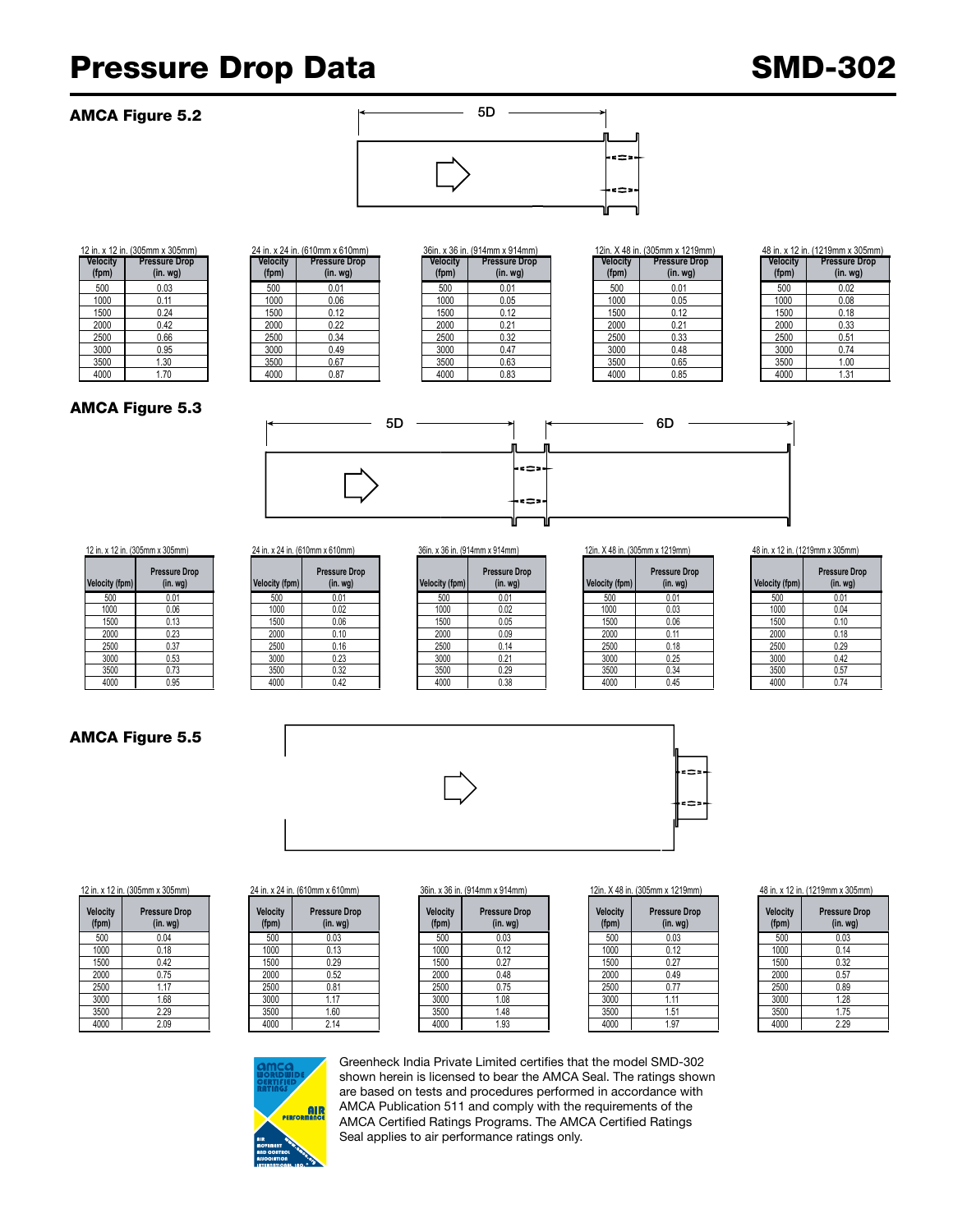#### Space Envelopes Required for Actuators and Accessories

Externally mounted actuators always require space outside of the damper sideplate or sleeve. The "S" dimension illustrates the clearance required for various available actuators.

On dampers less than 18 in. (457mm) high, actuators may also require clearances above and/or below the sideplate or sleeve. "B" and "T" dimensions are worst case clearance requirements for some dampers less than 18 in. (457mm) high. All damper sizes under 18 in. (457mm) high do not require these worst case clearances. If space availability above or below the damper sleeve is limited, each damper size should be individually evaluated.



 $E^*$ 

|                                | B*                                         | T*                                         | S             |               |  |  |
|--------------------------------|--------------------------------------------|--------------------------------------------|---------------|---------------|--|--|
| <b>Actuator Type/Model</b>     | With                                       | With                                       | Piggyback     |               |  |  |
|                                | RRL, RRL/OCI, or<br>TOR                    | RRL, RRL/OCI, or<br>TOR                    | <b>No</b>     | <b>Yes</b>    |  |  |
|                                |                                            | 24 Volt AC                                 |               |               |  |  |
| FSAF24 (-S) Belimo             | $\frac{1}{2}$ in. (13mm)                   | $9^{13}/_{16}$ in (249mm)                  | 6 in. (152mm) | <b>NA</b>     |  |  |
| FSTF24 (-S) Belimo             | 7 <sup>11</sup> / <sub>16</sub> in (195mm) | $\frac{1}{2}$ in. (13mm)                   | 6 in. (152mm) | NА            |  |  |
| FSLF24 (-S) Belimo             | 7 <sup>11</sup> / <sub>16</sub> in (195mm) | 0                                          | 6 in. (152mm) | <b>NA</b>     |  |  |
| FSNF24 (-S) Belimo             | $\frac{1}{2}$ in. (13mm)                   | $9^{13}/_{16}$ in (249mm)                  | 6 in. (152mm) | 9 in. (229mm) |  |  |
| <b>MS8X09 Series Honeywell</b> | $\frac{1}{2}$ in. (13mm)                   | $8\frac{1}{2}$ in (216mm)                  | 6 in. (152mm) | <b>NA</b>     |  |  |
| MS8120 Series Honeywell        | $\frac{1}{2}$ in. (13mm)                   | 9 <sup>13</sup> / <sub>16</sub> in (249mm) | 6 in. (152mm) | 9 in. (229m)  |  |  |
| 230 Volt AC                    |                                            |                                            |               |               |  |  |
| FSLF230 (-S) Belimo            | 7 <sup>11</sup> / <sub>16</sub> in (195mm) | 0                                          | 6 in. (152mm) | <b>NA</b>     |  |  |
| FSNF230 (-S) Belimo            | $\frac{1}{2}$ in. (13mm)                   | $9^{13}/_{16}$ in (249mm)                  | 6 in. (152mm) | 9 in. (229mm) |  |  |
| FSTF230 (-S) Belimo            | 7 <sup>11</sup> / <sub>16</sub> in (195mm) | $\frac{1}{2}$ in. (13mm)                   | 6 in. (152mm) | <b>NA</b>     |  |  |
| MS4X09 Series Honeywell        | $\frac{1}{2}$ in. (13mm)                   | $8\frac{1}{2}$ in (216mm)                  | 6 in. (152mm) | <b>NA</b>     |  |  |
| <b>MS4620 Series Honeywell</b> | $\frac{1}{2}$ in. (13mm)                   | $9^{13}/_{16}$ in (249mm)                  | 6 in. (152mm) | 9 in. (229mm) |  |  |

\* For dampers 18 in. (457mm) or more in height these dimensions are 0 in. (0mm)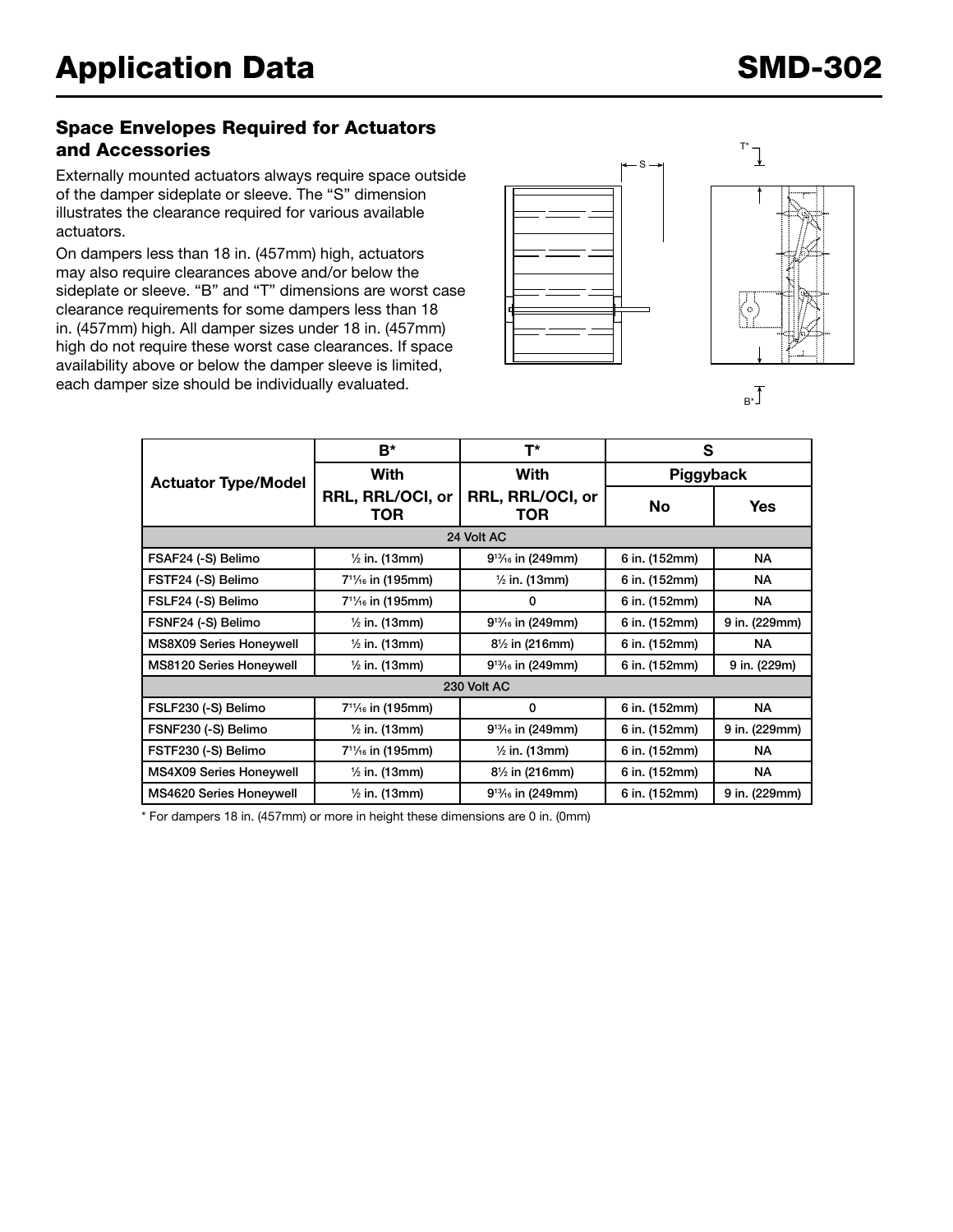#### Damper Sideplate and Sleeve Dimensional Data

The drawings illustrate the factory standard sideplate and sleeve mountings for the SMD-302. The standard "A" dimensions listed in the table provide adequate space for the mounting of actuators and controls.

If space constraints are a problem the "A" dimension can be varied between 6 in. (152mm) and 16 in. (406mm).

|                                                    | "A" Dimension         |                |                  |  |  |
|----------------------------------------------------|-----------------------|----------------|------------------|--|--|
| $in.$ (mm)                                         | <b>Sleeve</b>         |                | <b>Sideplate</b> |  |  |
|                                                    | <b>Standard</b>       | <b>Maximum</b> |                  |  |  |
| <b>All Dampers</b>                                 | $7\frac{3}{16}$ (183) | 16 (406)       | $6\%$ (157)      |  |  |
| When height is<br>11 in. (279) or<br>less with OCI | 12<br>(305)           | 16<br>(406)    | 12<br>(305)      |  |  |

NOTE: Entire damper frame is not required to be installed within the wall. The damper blades, when closed should be contained within the wall.



A

5 3/8 in. (137mm)

Varie

Sleeve Length

5 in. (127mm)

### Damper Sizing Information

actuator. Larger size can be accommodated using multiples of these assemblies. size. The following figures show damper sections and assemblies that have been qualified for operation with a single Dampers larger than maximum single section size are supplied as a factory assembly of two or more sections of equal

![](_page_4_Figure_10.jpeg)